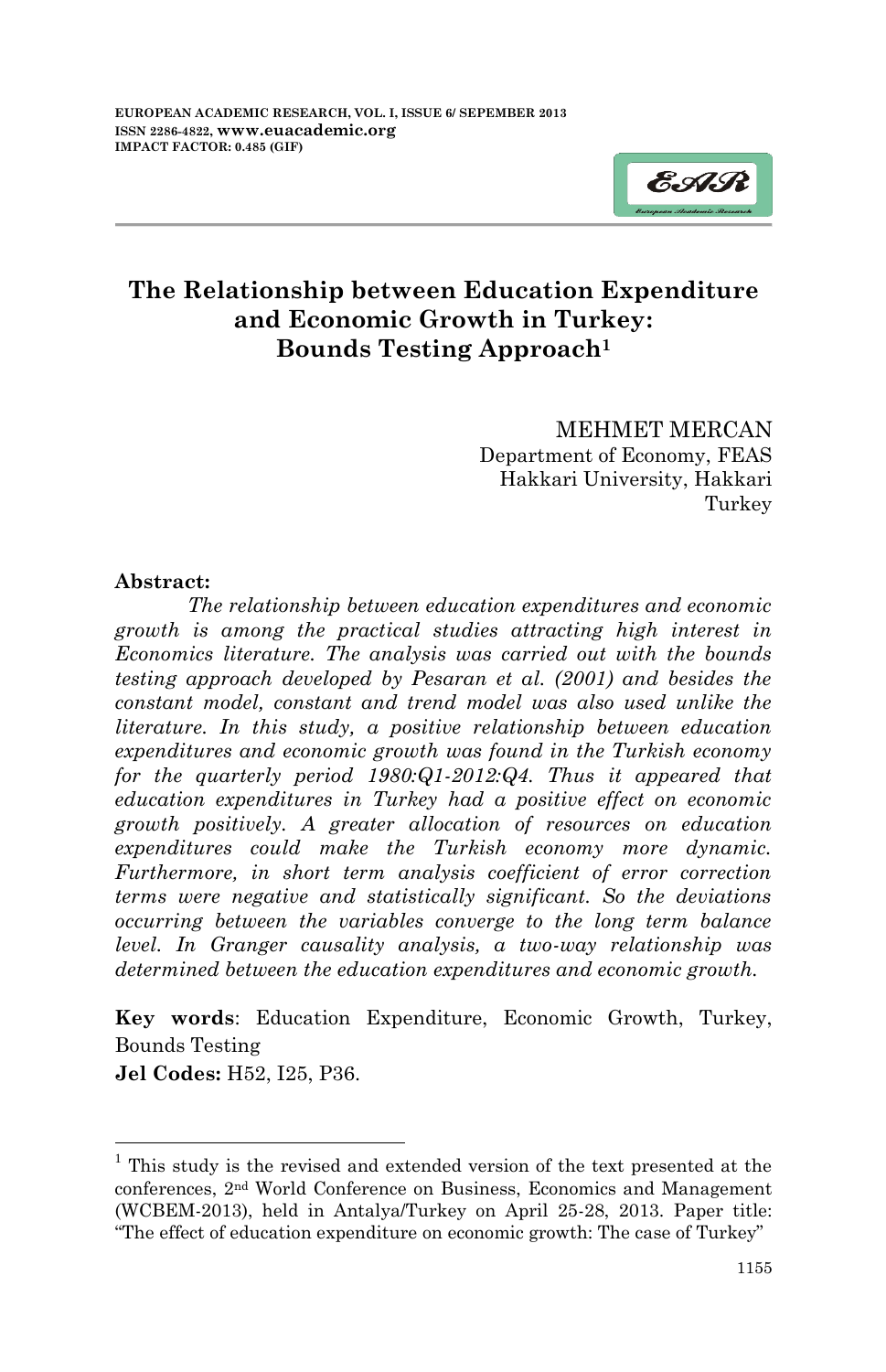# **1. Introduction**

Education has a significant role in the development of countries. On one hand, it fulfils its function in providing qualitative and quantitative labour required in the development process, while on the other hand, with its production and dissemination of knowledge function, it encourages countries to follow and develop modern manufacturing technologies and to transfer them to the production process. The increase in labour productivity as the level of education increases affects the competitiveness of countries positively and facilitates openness. Differences in education level are one of the main reasons of economic performance differences between developed and developing countries.

As one of the most important components of human capital, improvements in educational status are the source of significant increases in individual earnings with the contributions to business life such as increasing productivity, and thus the wages and employment opportunities of the individuals, whereas the risk of unemployment is decreased. With these aspects, increasing the level of education stands out as an effective political instrument in the struggle against unemployment and poverty especially in developing countries.

The fact that education has important effects on economic growth today is accepted beyond argument. The studies to display the effect of education and education expenditures on growth are highly important in Economics theory. There is a wide range of literature on this issue.

The effects of education expenditures on economic growth in the Turkish economy for 1980:Q1-2012:Q4 are presented in this study. In this context, it is aimed to briefly review the literature of the relationship between education and education expenditures and economic growth and to present the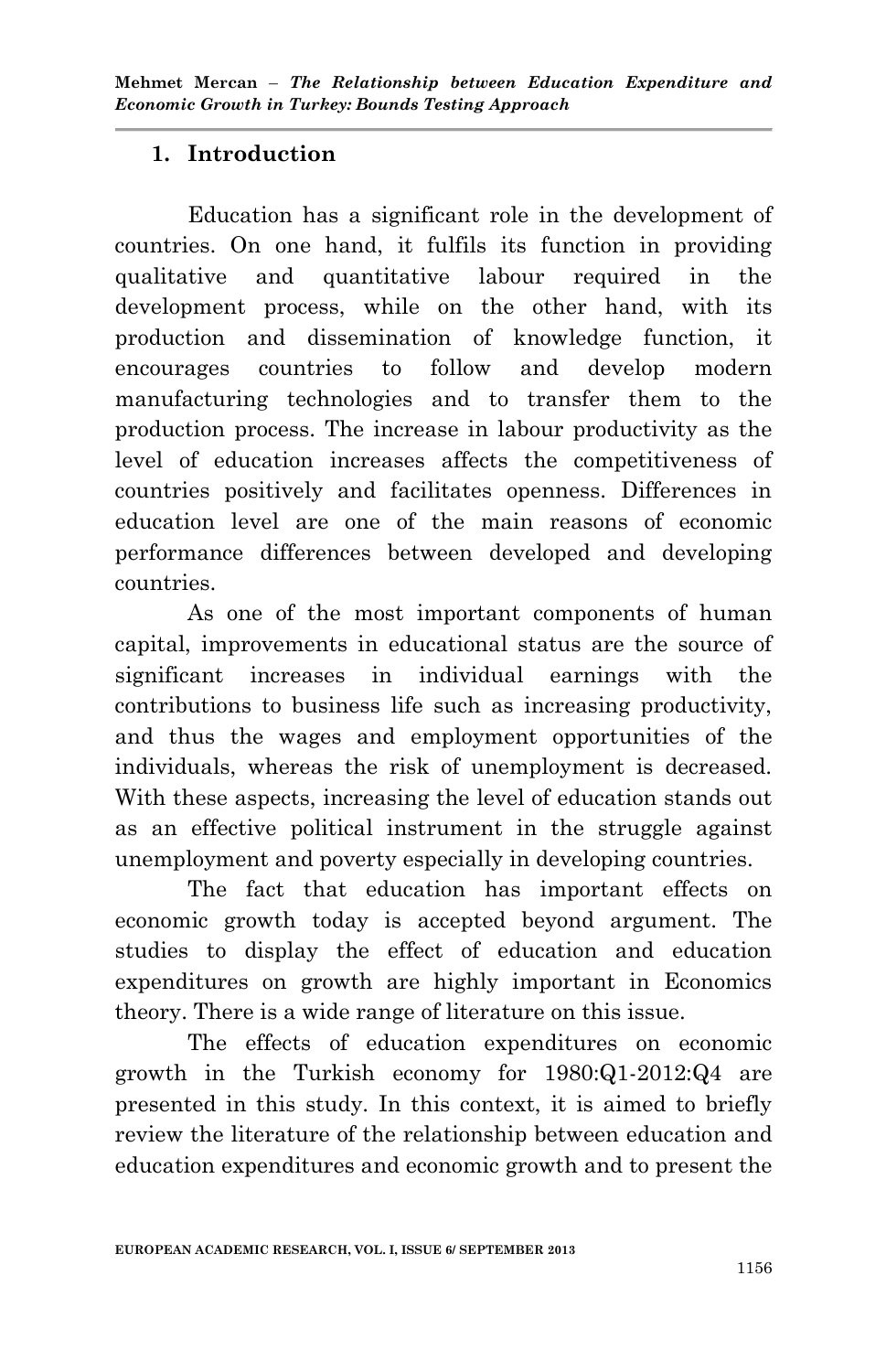results of the econometric analysis, the theoretical framework of which is primarily featured.

# **2. Literature Review**

Besides the importance of knowledge, competence and talent in the economy have been highlighted for a long time as interest in educational issues has increased and significant literature has been published on this issue. The importance of new technologies, and having the labour to transfer and use the technology in the production process, which is the main strategic issue, was understood in the 18th century.

There are several approaches to the relationship between education and education expenditures and growth in literature. Among these, in the Neo-classical approach, economic growth is expressed with the human capital factor included in model and the role of human capital is highlighted in the process of income differences between countries and convergence (Gümüş 2005, 100). The main objective of the model is to explain the source of growth differences in different countries and at different times. The Neo-classical approach in the model is an instrument to estimate long-term growth trends consistently. Although the Neo-classical growth model, which was developed in the middle of the 20<sup>th</sup> century is a headstone in economic analysis, it has not been sufficiently successful in differentiating the human and physical capital effects (Dahlin 2002, 18).

With endogeneous technological development depending on human capital accumulation, the new growth theory decreased the restraints in the neo-classical growth model by accepting income according to scale (Dahlin 2002, 29). In the new endogeneous growth models, human resource is central to the growth process (McMahon 1998, 159). The relationship between education and economic growth was expressed by Nelson and Pelps (1966), Lucas (1988), Becker, Murphy and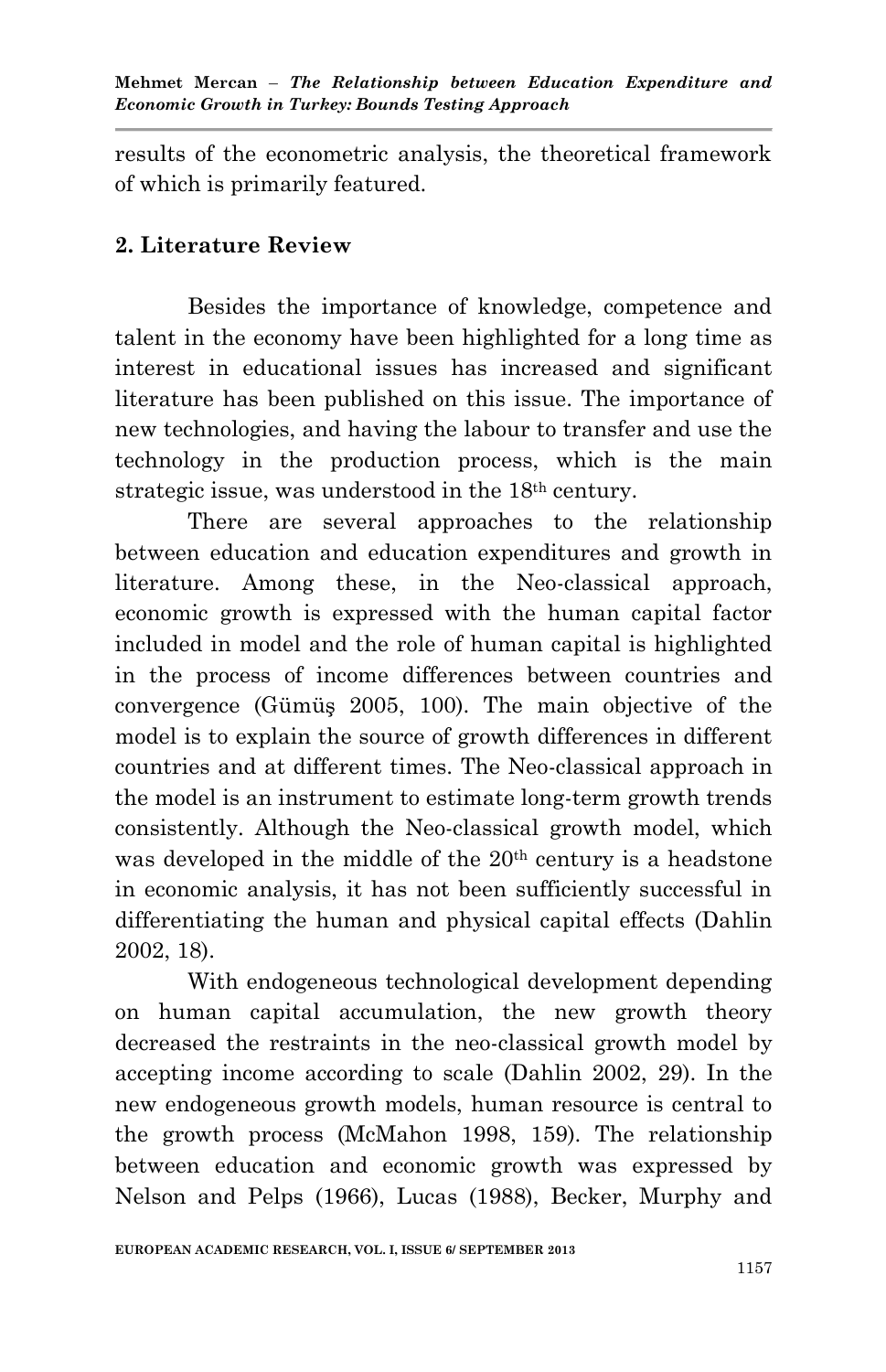Tamura (1990), Rebelo (1992), Mulligan and Sala-i Martin (1992) and Barro and Lee (1992) with a human capital model, one of the forms of the new endogenous growth model (Kaya 2004, 300).

In one of the main studies in education-economic growth literature, Barro (1991) expressed the existence of a strong positive relationship between education and economic growth (Barro 1991, 407-443). Barro and Sala-i Martin (1995) stated that access to the education variable, measured by the average time in secondary and high school, has a tendency to display a significant relationship with growth (Barro and Martin 1995, 431).

In spite of several studies expressing the relationship between education and economic growth, some studies have suggested that there is no significant relationship between these two variables. Griliches (1997) emphasizes that there is no relationship between education and economic growth with his sensational findings. Although it is claimed that these conflicting results are derived from the low data set quality and measurement errors, Griliches (1997) denies these claims. The absorption of the expansion in human capital by the public sector is indicated as the reason for this conflict in the study.

Hirsch and Sulis (2009) came to the conclusion that wealth and accumulation of human capital were an important determinant for growth in Italy. According to this, it is mentioned that human capital has an important and positive effect on growth in the sectors where human capital is widely used (Hirsch and Sulis 2009, 23). In Guatemala Loening, Rao and Singh (2010) expressed that human capital has significant and positive effects on growth (Loening 2010).

Among the studies researching the causality relationship between education and economic growth in Turkey, Kar and Ağır (2003), Taban and Kar (2006, 159-181) and Başkaya, Savaş and Şamiloğlu (2010, 43-62) concluded that education and economic growth made important mutual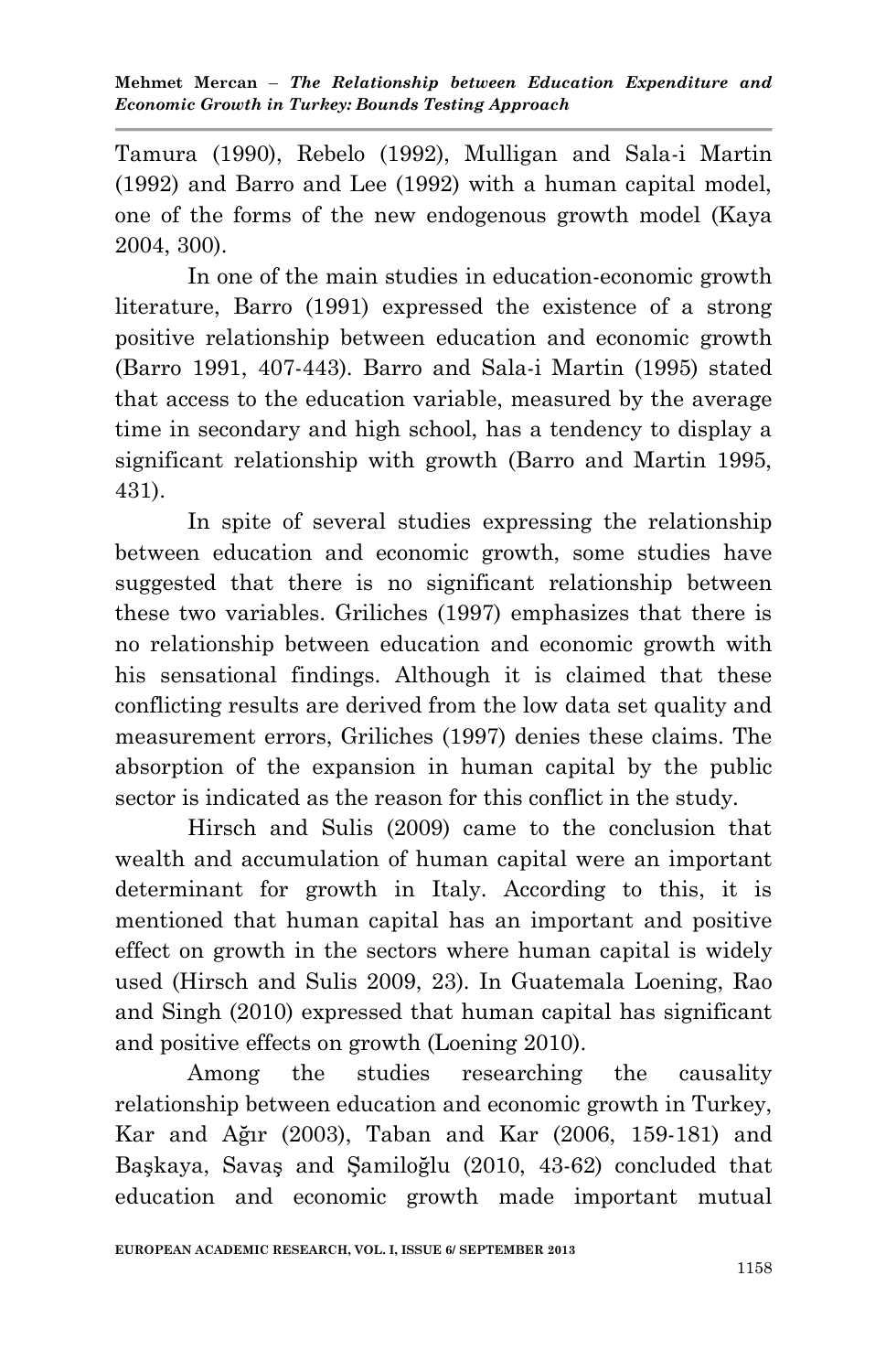**Mehmet Mercan** – *The Relationship between Education Expenditure and Economic Growth in Turkey: Bounds Testing Approach*

contributions. Afşar (2009) determined a causality relationship from education investments to economic growth and concluded that there was no inverse relationship. However, Genç, Değer and Berber (2009) determined that the relationship between human capital and income per capita changed according to the levels of education. For example, while there was two–way causality at primary school level, there was a one–way causality from human capital to income per capita. However, Telater and Terzi (2010, 197-214) determined that there was a one-way positive causality from income per capita to the number of higher education graduates. So it is estimated that the increase in income per capita may cause an increase in the number of higher education graduates. In their study supporting the endogeneous growth theory Şimşek and Kadılar (2010, 115-140) expressed that human capital accumulation supported long-term economic growth, while on the other hand, economic growth increased human capital accumulation. In their studies researching the relationship between education and economic growth, Çalışkan, Karabacak and Meçik (2013, 29-48) found that there was a positive relationship between the student numbers in high and higher education levels and Gross Domestic Product.

## **2. Analysis**

In this study covering 1980:Q1-2012:Q4 periods quarterly data have been used and total two variables have been used. In the symbols used for the variables, *y* indicates the real gross domestic products (2000=100) and *edu* indicates the total expenditures to the education variables are included to the analysis logaritmic. Variables have been obtained from The World Bank (World Bank 2013).

In order to search the effect of education expenditures on economic growth in this study, the bounds test approach developed by Peseran et al. (2001) was used. This approach,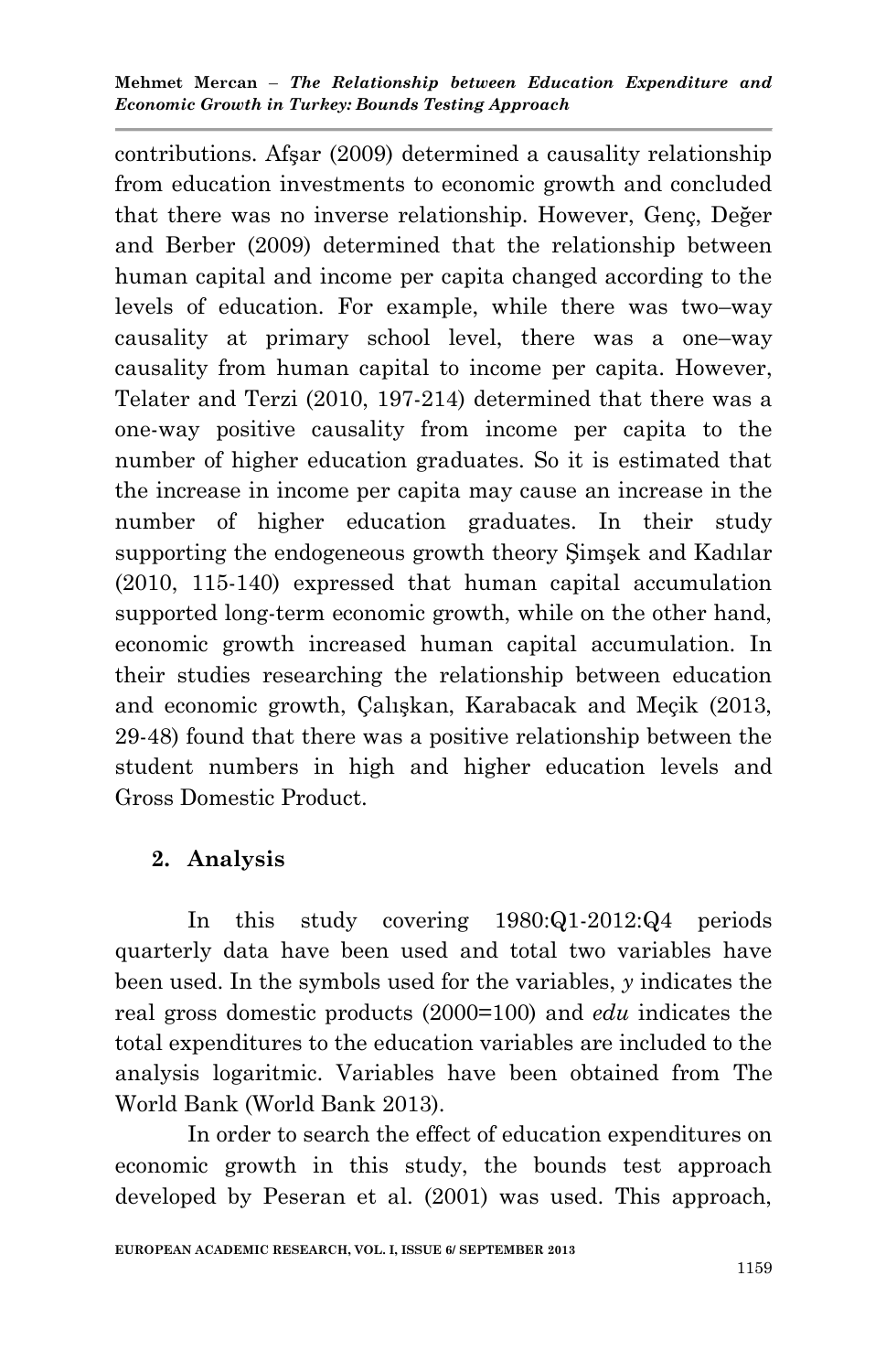**Mehmet Mercan** – *The Relationship between Education Expenditure and Economic Growth in Turkey: Bounds Testing Approach*

when compared to the cointegration methods developed by Engle-Granger (1987), Johansen (1988) and Johansen-Juselius (1990), is considered to be more useful. In these methods, the series included to the analysis should have unit root in the level and when the difference is taken, should integrate at the same order. Therefore, when one or part of the series is stationary at the level, cointegration relationship is unsearchable. However, there is no such restriction in bounds testing approach. When dependent variable is I(1), although the stationarity levels of the series is different, the presence of cointegration relationship can be tested (Pesaran et al. 2001). In addition, another adventage of bounds test approach is that the model estimation is possible with also the data including less observation (Narayan and Narayan 2004). Before beginning the analysis some tests and transactions were carried out about the variables used in the study. First of all stationarity levels of series was searched by Augmentd Dickey Fuller (ADF) and Phillips-Perron (PP) unit root test was implemented.

## **3.1. Unit Root Test**

Stationarity levels of variables were first analyzed by using Dickey-Fuller (1979) test; and then, in order to compare the results of this test, Phillips-Perron (1988) test was used. According to the Table 1 where ADF and PP test results are shown, in 5% significance, all the variables are not stationary in level value. When the first order difference of the series has been taken, they became stationary. So, all series was determined as I(1). As can be observed in Table 1, these results obtained with the ADF test, are supported with the results obtained with the PP test.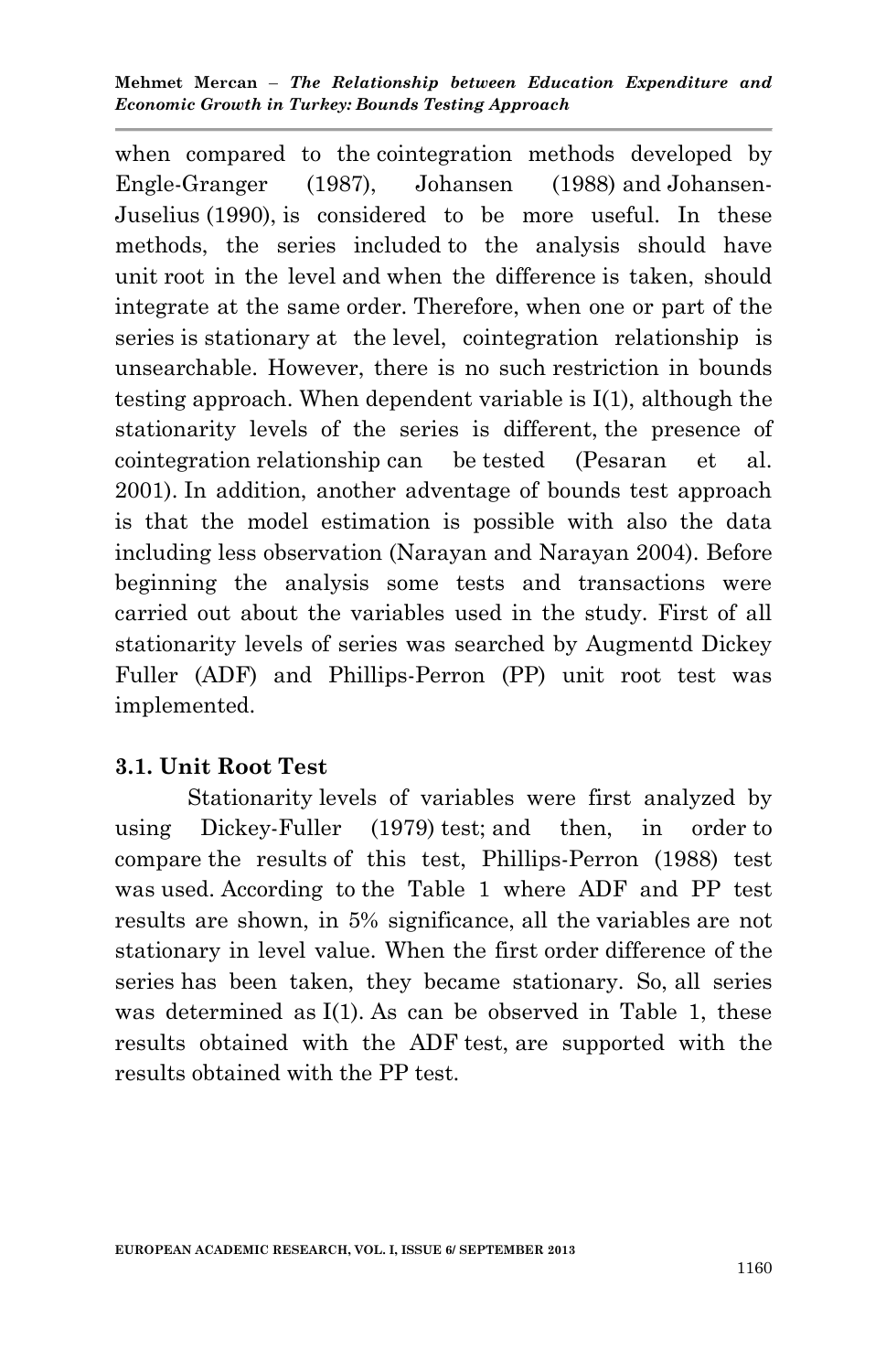**Mehmet Mercan** – *The Relationship between Education Expenditure and Economic Growth in Turkey: Bounds Testing Approach*

| <b>Variables</b> | <b>ADF</b> Test | <b>PP</b> Test |         | <b>Critical Values</b> |         |
|------------------|-----------------|----------------|---------|------------------------|---------|
|                  |                 |                | $1\%$   | 5%                     | 10%     |
| $\mathcal{Y}$    | $-0.67[8]$      | $-1,02[10]$    | $-3.48$ | $-2.88$                | $-2.57$ |
| $\Delta y$       | $-3.07[8]$      | $-11.02[8]$    | $-3.48$ | $-2.88$                | $-2.57$ |
| edu              | $-2,98[7]$      | $-0.33[1]$     | $-4.03$ | $-3.44$                | $-3,14$ |
| $A$ edu          | $-3,44[6]$      | $-7,53[10]$    | $-3.48$ | $-2,88$                | $-2.57$ |

**Table 1:** Unit Root Test Results (ADF and PP)

**Note:** Δ symbol indicates that the first differences of variables were taken. The values in [ ] point out the optimal lag lenght which determined to Akaike information criterion (AIC) for ADF test, Newey-West Criterion for PP test.

#### **3.2. Granger Causality Analysis**

Granger (1969), assuming that there exists two variables like *x* and y in equation (1), expressed that *x* variable would be the causality for *y* variable if the addition of information about *x* variable to the model was contributed to the forecast of *y* variable and he indicated the direction of the causality was from *x* variable to *y* variable.

$$
y_t = a_1 + \sum_{i=1}^p b_{1i} y_{t-i} + \sum_{i=1}^p b_{2i} x_{t-i} + v_{1t} = 0
$$
  
\n
$$
x_t = c_1 + \sum_{i=1}^p d_{1i} x_{t-i} + \sum_{i=1}^p d_{2i} y_{t-i} + v_{2t} = 0
$$
 (2)

The relations of variables in each other which were researched by Granger causality test are presented at Table 2. There are two-way causality relationship between the education expenditure and economic growth.

| <b>Null Hypothesis</b>        | Observation Number F-stat. p-value |       |       |
|-------------------------------|------------------------------------|-------|-------|
| <b>Direction of Causality</b> |                                    |       |       |
| $v \rightarrow$ edu           | 129                                | 8.237 | 0.000 |
| $edu \rightarrow v$           | 129                                | 3.747 | 0.026 |

**Table 2:** Granger Causality Test Results

## **3.3. Cointegration Analysis**

Level value of many macroeconomic variables is not stationary. If there is a cointegration relationship between series, in other words, series moves together in long term, we wil not see a fake regression problem in the analysis with level values. (Peseran et al. 2001; Gujarati 1999). However, dynamic

Note: 5% significance level and 2 lag is taken. Stationary levels of the series have been used in the analysis.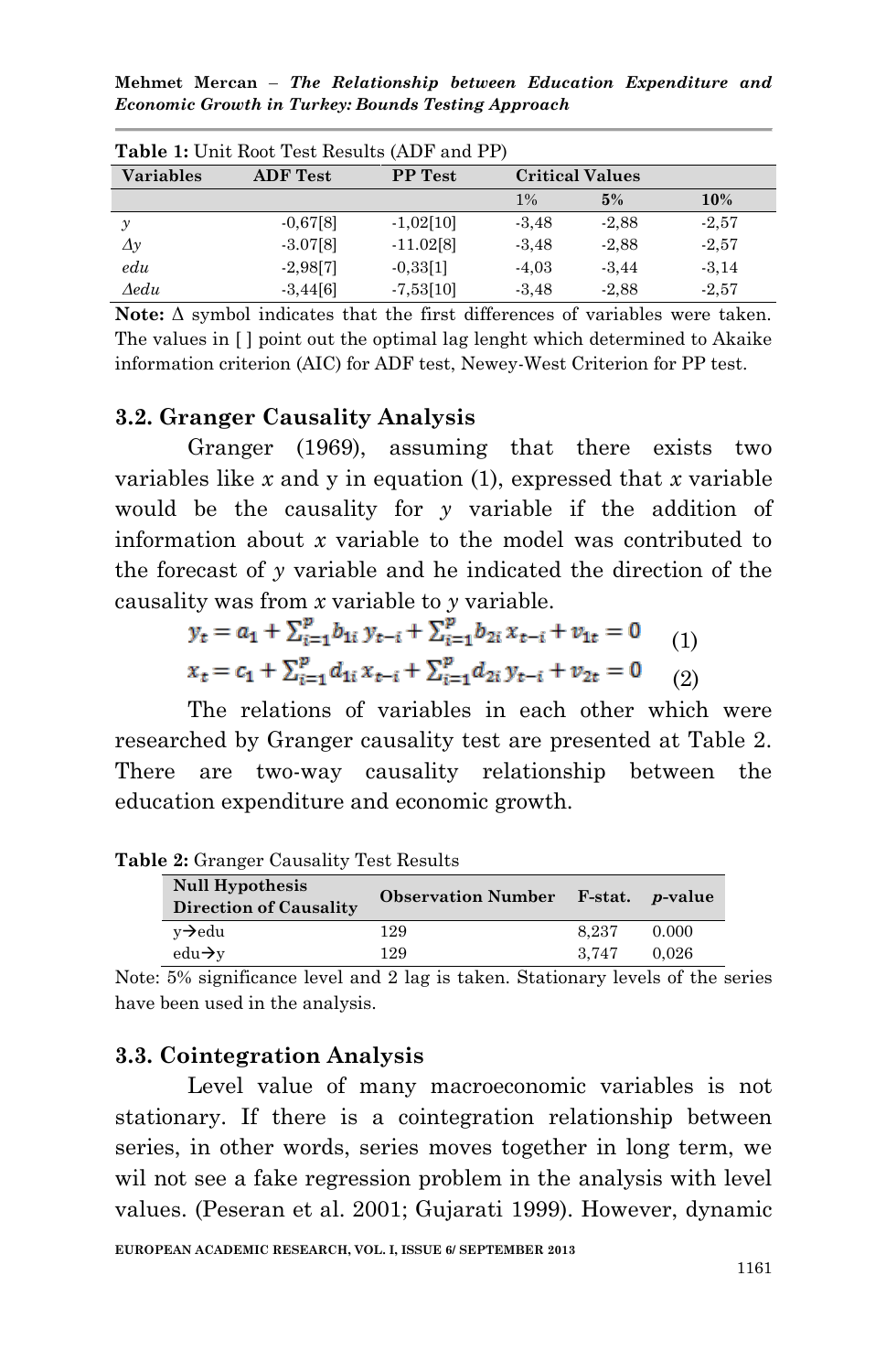behaviours of variables moving together in long term period indicate some deviations (Enders 1996). This is a main characteristics of cointegrated variables and it has a determining role on short-term dynamics. The dynamic model appearing along with this process is called error correction model (Enders 1995).

First of all, an unrestricted error correction model (UECM) is established to implement the bounds test approach. The adapted form of this model is like this:

 $\Delta y_t = \alpha_0 + \sum_{i=1}^m \alpha_{1i} \Delta y_{t-i} + \sum_{i=0}^m \alpha_{2i} \Delta e du_{t-i} + \alpha_3 y_{t-1} + \alpha_4 e du_{t-1} + u_t$  (3) where, *m* expresses the optimum lag length, ∆ indicates difference operator, *u<sup>t</sup>* indicates the error term and the other abbreviated letters indicate the meanings in variable definitions. In this survey optimum lag lenght has been determined by means of Akaike Criterion. According to Kamas ve Joyce (1993) there musn't be autocorelation between error terms of model's optimum lag length so that the test can give healthy result. If there is autcorolation in the lag lenght in which Akaike Criteria is the lowest, lag lenght, in which there is one big AIC value is taken as optimum lag lenght.

The test result of lag lenght are presented in Table 3. In the Table 3 where maximum lag lenght is taken as 8, optimum lag lenght for the bounds testing was determined as 8 and it was observed that there is no autocorelation in this lag lenght.

|   | <b>Model with Constant</b> |                | <b>Model with Constant and Trend</b> |                |  |
|---|----------------------------|----------------|--------------------------------------|----------------|--|
| m | AIC.                       | <b>LM</b> Test | <b>AIC</b>                           | <b>LM</b> Test |  |
|   | $-4.31$                    | 0.06           | $-4.41$                              | 0.01           |  |
| 2 | $-4.32$                    | 0.00           | $-4.43$                              | 0.00           |  |
| 3 | $-5.03$                    | 0.00           | $-5.05$                              | 0.00           |  |
| 4 | $-5.29$                    | 0.01           | $-5.34$                              | 0.00           |  |
| 5 | $-5.31$                    | 0.41           | $-5.39$                              | 0.88           |  |
| 6 | $-5.28$                    | 0.00           | $-5.35$                              | 0.00           |  |
|   | $-5.56$                    | 0.00           | $-5.58$                              | 0.00           |  |
| 8 | $-5.69*$                   | 0.09           | $-5.75*$                             | 0.01           |  |

**Table 3:** Lag Lenght for Bounds Test

**EUROPEAN ACADEMIC RESEARCH, VOL. I, ISSUE 6/ SEPTEMBER 2013** After determining the lag length, it was passed two cointegration testing process between the variables. In bounds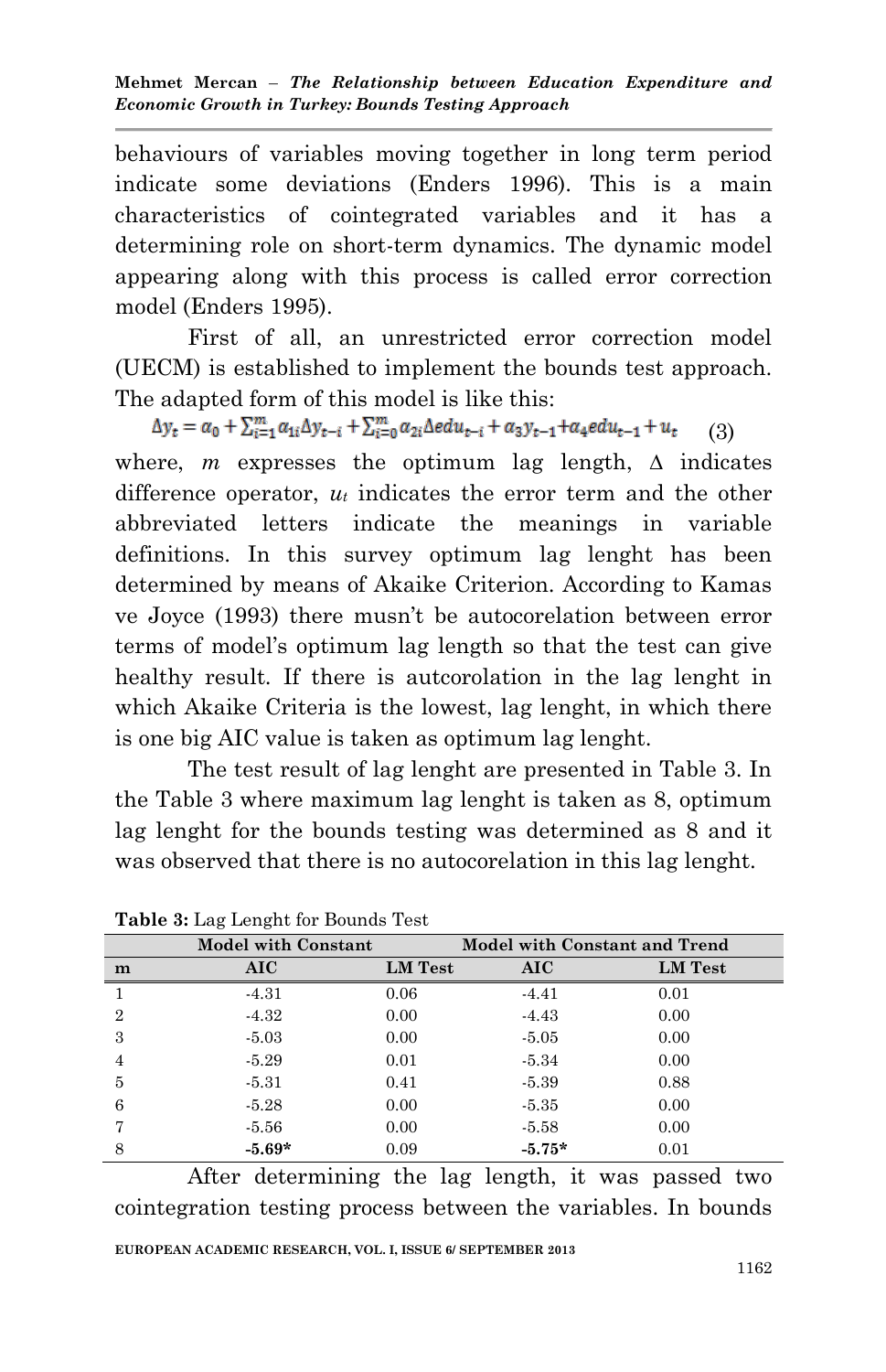**Mehmet Mercan** – *The Relationship between Education Expenditure and Economic Growth in Turkey: Bounds Testing Approach*

testing approach, cointegration relationship between the variables is made by means of testing the zero  $(H_0: \alpha_3 = \alpha_4 = 0)$ hypotesis. Accepting or rejecting the zero hypotesis is determined with F test. Caltulated F statistical value is compared to table lower and upper critical values in Pesaran et al. (2001). In the first case, if the calculated F statistical value is smaller than lower critical value, it is decided that there is no cointegration relationship between the series. In the second case, if the calculated F statistical value is smaller than lower critical value is between lower and upper critical value, no definite comment can be made, in other words it stays undecided. In this case, alternative cointegration methods must be tried. Finally, if the calculated F statistical value is more than table upper critical level, it is decided that there exists a cointegration relationship between the series. According to this, in order to test the  $H_0$  hypotesis, calculated  $F$  statistical value is compared with critical values obtained from Pesaran et al. (2001) in Table 4. This critical values are given for 1 independent variables and %1 level of significance. Thus, because cointegration relationship is determined, in order to search long and short term relationships between the variables, it was passed to estimating process of the autoregressive distributed lag (ARDL) models.

|                               | F-stat.  | Lower<br>Bound | Upper<br><b>Bound</b> |
|-------------------------------|----------|----------------|-----------------------|
| Model with Constant           | 3.58     | 3.02           | 3.51                  |
| Model with Constant and Trend | $5.23\,$ | 4.04           | 4.78                  |

**Table 4:** Bounds testing results

**Note:** k, represents the number of independent variable. Critical values were taken from Table CI(ii) and CI(iii) in Peseran et al. (2001).

## **3.4. Long Term Analysis**

ARDL model established in order to study the long term relationship is defined like this:

$$
y_t = \alpha_0 + \sum_{i=1}^{m} \alpha_{1i} y_{t-i} + \sum_{i=0}^{n} \alpha_{2i} e du_{t-i} + u_t
$$
 (4)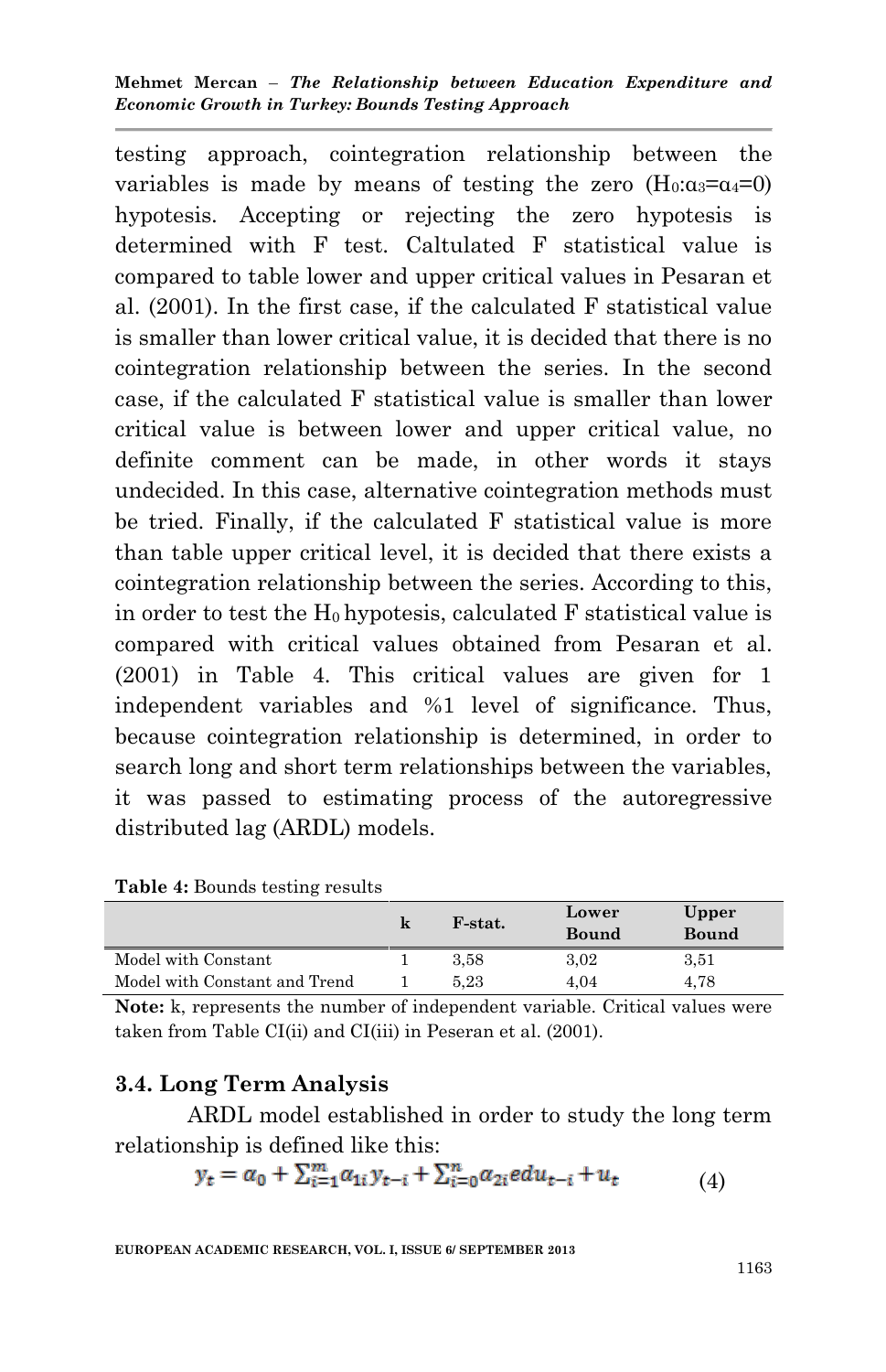Here m and n are lag length and they are determined by using AIC. This transaction has been carried out with the method that Kamas and Joyce (1993) proposed in their causality analyses so as to determine lag length. According to this, first of all, regression of the dependent variable is made according to its own regressive values, and the lag length of without autocorrelation model, which gives the lowest AIC value, is found. Then, by keeping the identified lag length of dependent variable stationary, regression models were formed with all possible regressions of the first independent variable, and by taking AIC value into consideration, regression number of this independent variable is identified. Optimum regression number was obtained by repeating similar transactions for other variables. For constant model and constant and trend model the long term ARDL (8.2) model was determined. The diagnostic test results of the model shows that the estimation is successful.

The estimated results of long term ARDL models and long term coefficients calculated by depending on these results are presented in Table 5. Long-term coefficients were calculated by dividing the sum of coefficient or coefficients of the independent variables (for example, if there is a regression, both its own value's and the lagged value's) to 1 difference from the sum of the coefficients of the dependent variables (Johnston and Dinardo 1997: 245). Diagnostic test results of the model show that the estimation is successful. Breusch Godfrey autocorrelation test, the White heteroscedasticity test, Jarque Bera normality test and Ramsey's model establishing error in regression statistics are in an acceptable level. In addition, the Cusum and CusumQ graphs shown in Figure 1, also show that the regression coefficients are stationary.

According to Table 5, coefficient of education expenditures in constant model is in statistically significant and interpretable level and it affected the economic growth positively in accordance with the theoretical expectations. A 1%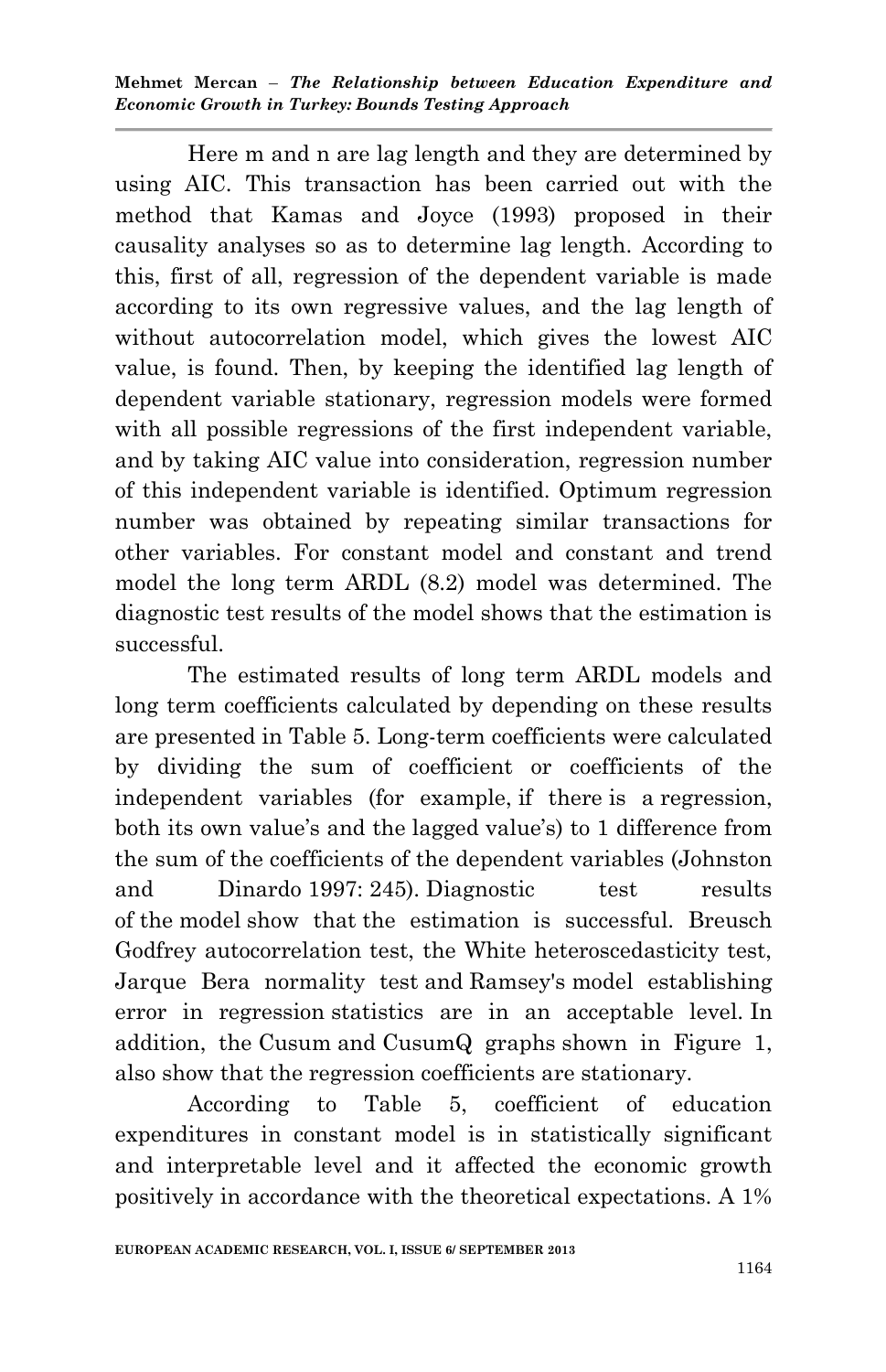of increase in education expenditures increases the economic growth in 0.28% rates. This result is interpreted as an important evidence that education expenditures has effects on growth. However, in constant and trend model the coefficient of education expenditures is not statistically significant.

|                                 | <b>Table 9.</b> Doing Term Through, Coemercino and Diagnosis Test<br><b>Model with Constant</b><br><b>Model with Constant and Trend</b> |                                            |                                     |                                       |  |  |
|---------------------------------|-----------------------------------------------------------------------------------------------------------------------------------------|--------------------------------------------|-------------------------------------|---------------------------------------|--|--|
| <b>ARDL</b> (8.2)               |                                                                                                                                         |                                            | <b>ARDL</b> (8.2)                   |                                       |  |  |
| <b>Variables</b>                | Coefficient                                                                                                                             | t-stat                                     | Coefficient                         | t-stat                                |  |  |
|                                 |                                                                                                                                         |                                            |                                     |                                       |  |  |
| $y_{t-1}$                       | 1.5691                                                                                                                                  | 18.5431*                                   | 1.5037                              | 17.8527*                              |  |  |
| $y_{t-2}$                       | $-1.0390$                                                                                                                               | $-8.3250*$                                 | $-1.0160$                           | $-8.4303*$                            |  |  |
| $y_{t-3}$                       | 0.8618                                                                                                                                  | $6.8741*$                                  | 0.8431                              | 6.9694*                               |  |  |
| $y_{t-4}$                       | $-0.5966$                                                                                                                               | $-4.1457*$                                 | $-0.5822$                           | $-4.1952*$                            |  |  |
| $y_{t-5}$                       | 0.4147                                                                                                                                  | $2.8894*$                                  | 0.4306                              | $3.1111*$                             |  |  |
| $y_{t-6}$                       | $-0.7978$                                                                                                                               | $-6.2676*$                                 | $-0.8189$                           | $-6.6657*$                            |  |  |
| $y_{t-7}$                       | 0.8965                                                                                                                                  | $7.4174*$                                  | 0.8820                              | 7.5666*                               |  |  |
| $y_{t-8}$                       | $-0.3231$                                                                                                                               | $-4.3083*$                                 | $-0.3502$                           | $-4.8103*$                            |  |  |
| $edu_t$                         | 0.1059                                                                                                                                  | $7.0024*$                                  | 0.1036                              | 7.0983*                               |  |  |
| $edu_{t-1}$                     | $-0.1592$                                                                                                                               | $-6.0833*$                                 | $-0.1476$                           | $-5.7899*$                            |  |  |
| $edu_{t-2}$                     | 0.0575                                                                                                                                  | 3.3809*                                    | 0.0460                              | 2.7394*                               |  |  |
| $\mathfrak{c}$                  | 0.2803                                                                                                                                  | $1.3273***$                                | 2.5648                              | $3.3521*$                             |  |  |
| <b>Long Term Coefficients</b>   |                                                                                                                                         |                                            |                                     |                                       |  |  |
| $_{edu}$                        | 0,2868                                                                                                                                  | 3,1936*                                    | 0.0184                              | 0.4946                                |  |  |
| $\mathfrak{c}$                  | 19,223                                                                                                                                  | $9,2366*$                                  | 23,778                              | 33,634*                               |  |  |
| Diagnosis Test                  |                                                                                                                                         |                                            |                                     |                                       |  |  |
| $R^2=0.99$                      |                                                                                                                                         | $\chi^2$ <sub>BGAB</sub> $(2)$ = 1,05(0,3) | $R^2=0.99$                          | $\chi^2$ BGAB(2) = 2,73(0,06)         |  |  |
| $\overline{R}^{\,2}$<br>$=0.99$ |                                                                                                                                         | $\chi^2$ <sub>WDV</sub> = 0,11(0.73)       | $\overline{R}^{2}$ <sub>=0,99</sub> | $\chi^2$ <sub>WDV</sub> = 0,002(0.96) |  |  |
| $F$ .ist.=8393,6(0,00)          |                                                                                                                                         | $\chi^2$ JBN = 1,12(0,57)                  | $F_{\text{.}1st.} = 8285,2(0,00)$   | $\chi^2$ JBN = 2,39(0,30)             |  |  |
| $DW=2,11$                       |                                                                                                                                         | $\chi^2$ RRMKH $(2)=1,08(0.28)$            | $DW=2,18$                           | $\chi^2$ RRMKH $(2)=0,10(0.91)$       |  |  |

**Table 5:** Long Term ARDL Models, Coefficients and Diagnosis Test

Note: Here  $\chi^2$ BGAB,  $\chi^2$ WDV,  $\chi^2$ JBN and  $\chi^2$ RRMKH are the statistics of Breusch-Godfrey otocorrelation, heteroscedasticity, Jarque-Bera normality test and Ramsey model making error in turn. The values in paranthesis indicate ppossibility values. \*, \*\* and \*\*\* represents, 1%, 5% and 10% significance level in turn.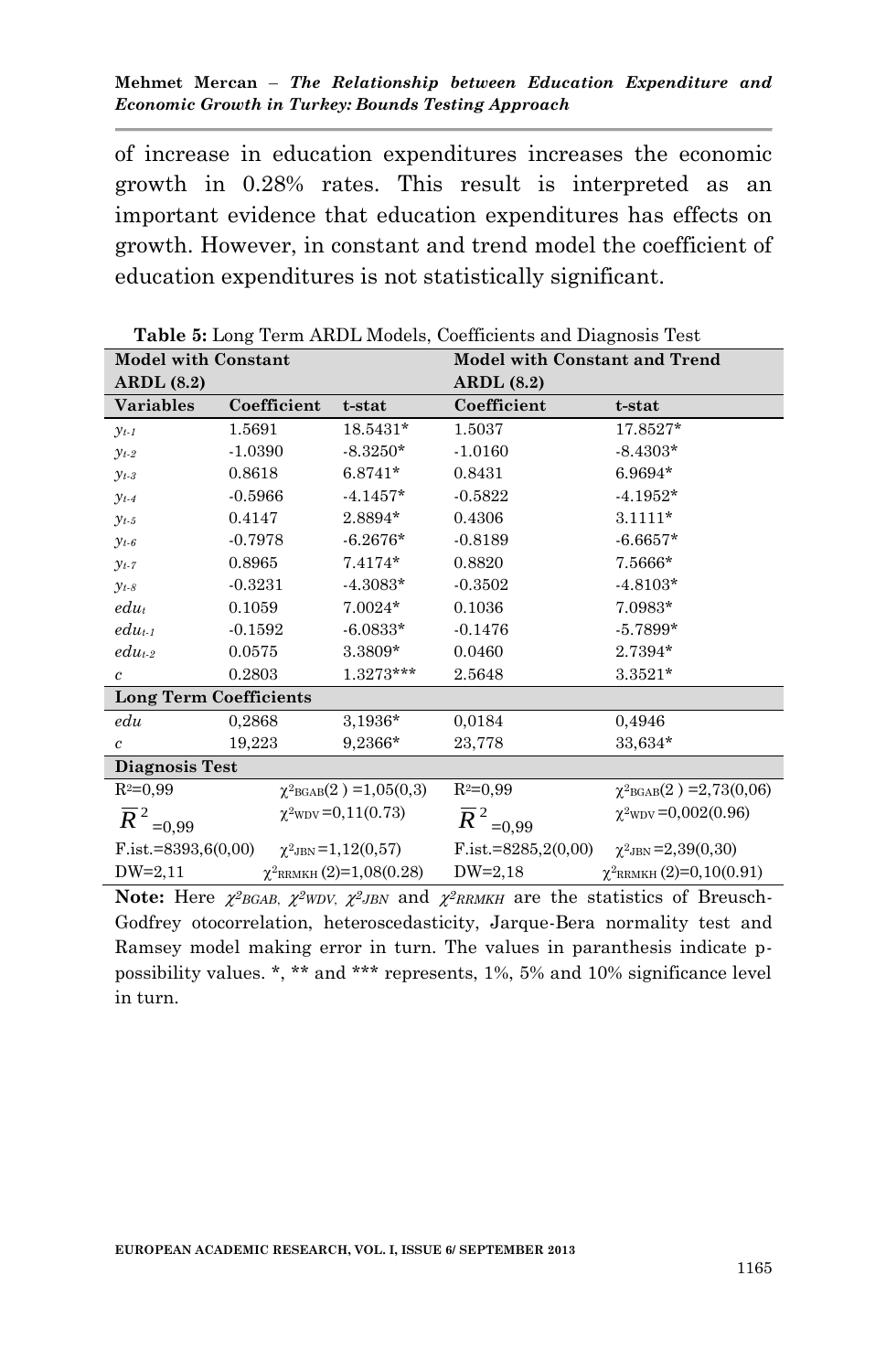**Mehmet Mercan** – *The Relationship between Education Expenditure and Economic Growth in Turkey: Bounds Testing Approach*



#### **3.5. Short Term Analysis**

The short term relationship between variables was searched by means of ARDL Error Correction Model based on the bounds test approach. According to this, the adapted form of model to our study is like this:

 $\Delta y_t = \alpha_0 + \alpha_1 e c_{t-1} + \sum_{i=1}^{m} \alpha_{2i} \Delta y_{t-i} + \sum_{i=0}^{n} \alpha_{3i} \Delta e du_{t-i} + u_t$  (5) where, *ect-1* is error correction terms and it stands for one term lagged series of error terms series which is obtained from long term relationship. This coefficient for this variable points out how many of the deviations in short period will improve after one term. If the sign of this coefficient is negative, deviations occuring in the series will converge to the long term balance value; if it is positive, it will diverge from the long term balance value.

In this model, while the lag lengths of the variables are determineted, the process in determining the long term ARDL model is repeated. For short term bounds test constant and for constant and trend models ARDL (7.1) models were determined.

In Table 6 the estimation results for short term ARDL (7.1) models are presented. Diagnostic test results of model indicate that estimation results are successful. Statistics of Breusch-Godfrey autocorrelation test, White heteroscedasticity test, Jarque-Bera normality test and Ramsey's model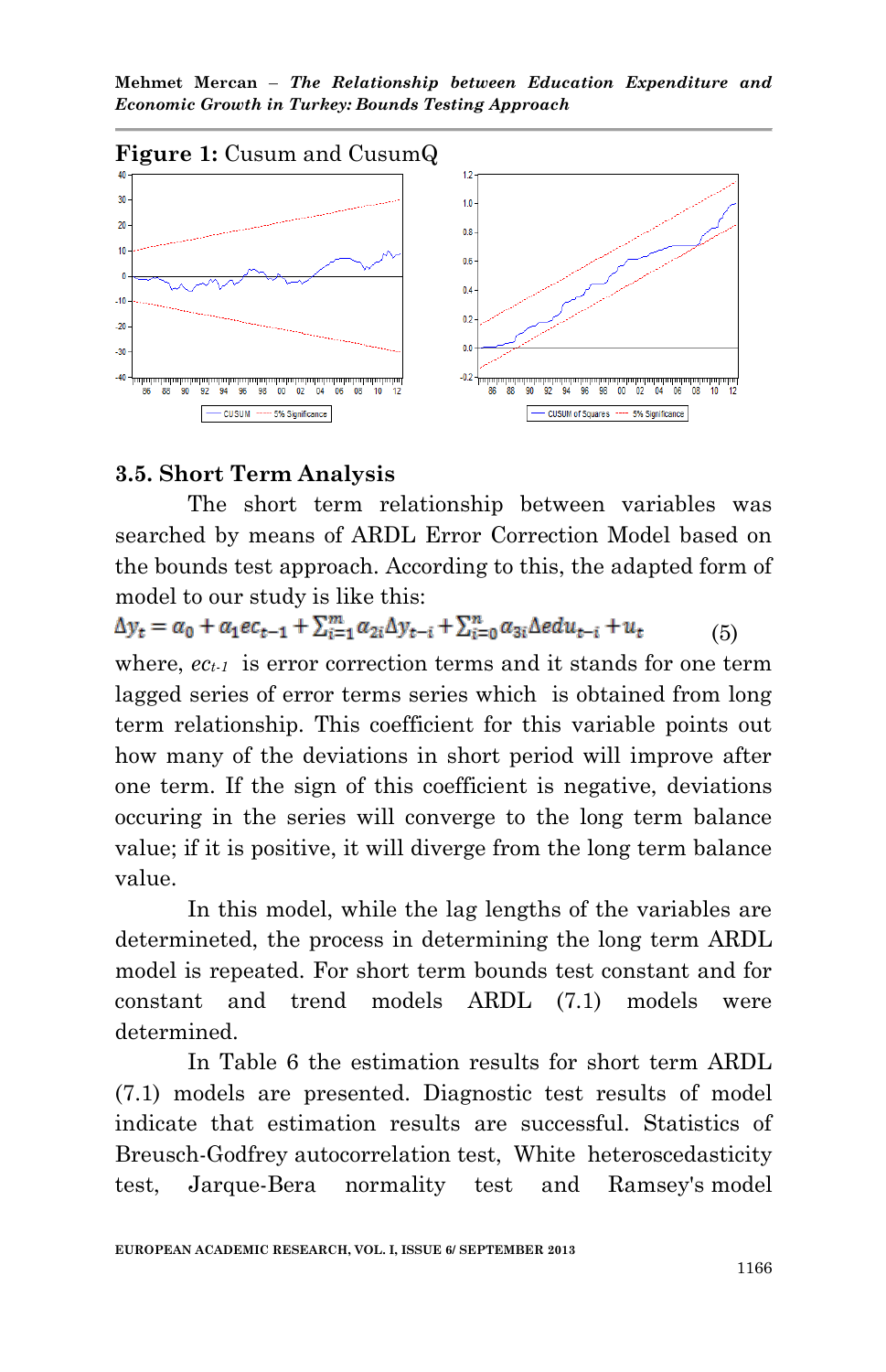establishing error in regression are in an acceptable level. However, Cusum and CusumQ graphs shown in Figure 2, indicate that the regression coefficients are steady.

| <b>Model with Constant</b>          |             |                                 | <b>Model with Constant and Trend</b> |                                      |  |  |
|-------------------------------------|-------------|---------------------------------|--------------------------------------|--------------------------------------|--|--|
| ARDL(7.1)                           |             |                                 | ARDL(7.1)                            |                                      |  |  |
| <b>Variables</b>                    | Coefficient | t-stat                          | Coefficient                          | t-stat                               |  |  |
| $ec_{t-1}$                          | $-0.0145$   | $-1.3933***$                    | $-0.1078$                            | $-3.4460*$                           |  |  |
| $y_{t-1}$                           | 0.5836      | $6.9750*$                       | 0.6115                               | $7.5727*$                            |  |  |
| $y_{t-2}$                           | $-0.4554$   | $-6.8516*$                      | $-0.4047$                            | $-6.1523*$                           |  |  |
| $y_{t-3}$                           | 0.4064      | 5.3391*                         | 0.4387                               | 5.9696*                              |  |  |
| $y_{t-4}$                           | $-0.1902$   | $-2.2884*$                      | $-0.1434$                            | $-1.7693**$                          |  |  |
| $y_{t-5}$                           | 0.2244      | $2.9365*$                       | 0.2871                               | 3.7884*                              |  |  |
| $y_{t-6}$                           | $-0.5733$   | $-8.3352*$                      | $-0.5318$                            | $-7.8999*$                           |  |  |
| $y_{t-7}$                           | 0.3231      | $4.3471*$                       | 0.3502                               | 4.8759*                              |  |  |
| $edu_t$                             | 0.1059      | $7.1257*$                       | 0.1035                               | 7.3811*                              |  |  |
| $edu_{t-1}$                         | $-0.0574$   | $-3.4470*$                      | $-0.0460$                            | $-2.8304*$                           |  |  |
| $\mathfrak{c}$                      | $-0.0005$   | $-0.0001$                       | 0.0010                               | 0.3966                               |  |  |
| Diagnosis Test                      |             |                                 |                                      |                                      |  |  |
| $R^2=0.84$                          |             | $\chi^2$ BGAB(2) = 1,02(0,36)   | $R^2=0.86$                           | $\chi^2$ BGAB $(2)$<br>$=2,65(0,07)$ |  |  |
| $\overline{R}^{2}$ <sub>=0,83</sub> |             | $\chi^2$ WDV = 0,11(0.73)       | $\overline{R}^{2}$ <sub>=0,84</sub>  | $\chi^2$ WDV = 0,002(0.96)           |  |  |
| $F$ .ist.=63,49(0,00)               |             | $\chi^2$ JBN = 1,12(0,57)       | $F_{\text{.}1st} = 69,95(0,00)$      | $\chi^2$ JBN = 2,39(0,30)            |  |  |
| $DW=2,11$                           |             | $\chi^2$ RRMKH $(2)=1,64(0.10)$ | $DW=2,18$                            | $\chi^2$ RRMKH<br>$(2)=1,69(0.09)$   |  |  |

**Table 6:** Short Term ARDL Models and Diagnosis Test

**Note:** Here  $\chi^2$ <sub>BGAB</sub>,  $\chi^2$ <sub>WDV</sub>,  $\chi^2$ <sub>JBN</sub> and  $\chi^2$ <sub>RRMKH</sub> are the statistics of Breusch-Godfrey successive dependency, heteroscedasticity, Jarque-Bera normality test and Ramsey model making error in turn. The values in paranthesis indicate p-possibility values. \*, \*\* and \*\*\* represents, 1%, 5% and 10% significance level in turn.





**EUROPEAN ACADEMIC RESEARCH, VOL. I, ISSUE 6/ SEPTEMBER 2013**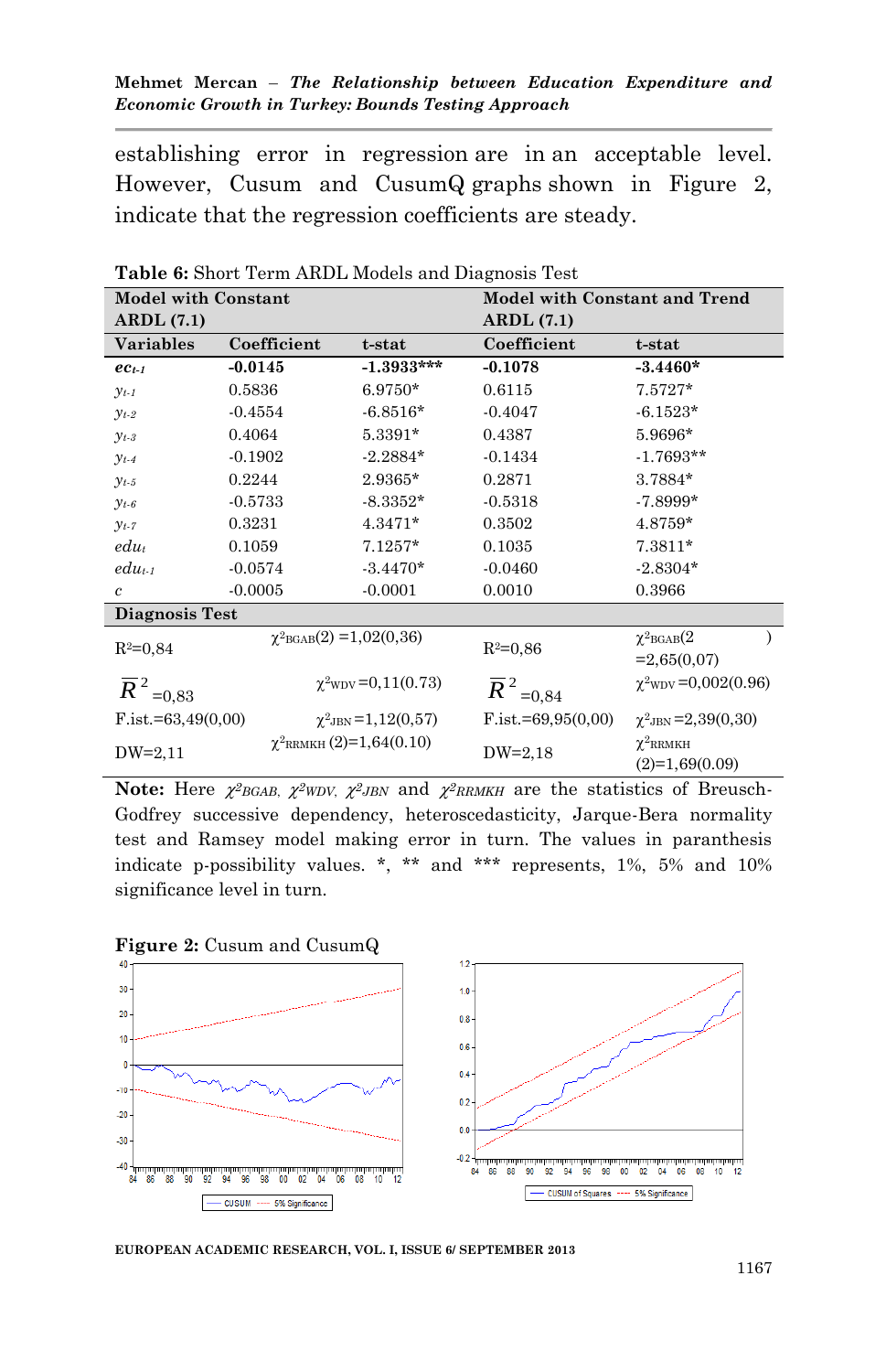As can be observed in Table 6, the effect of the education expenditure on economic growth in a short term is statistically significant in a 5% significance and are in line with theoretical expectations, and when compared to the long term, it remained small. This result is important in terms of defining that economic growth is sensitive to the changes in the education expenditure in Turkey. The coefficient of error correction term in both models is statistically significant and negative as expected. So, error correction term of the model works. That is, the deviations occuring in a short term between the series moving along together in long term disappear, and the series converge again to the long term equilibrium value.

# **4. Results and Policy Implications**

The most important advantage of developed countries is that they have the capacity for the well educated and qualified labour keeping pace with the rapid changes in manufacturing process and producing high technology. The improvements in educational level affect the economic growth positively by increasing both the labour productivity and the capacity of knowledge production.

The performance of a country in development process is closely related with the effectiveness of educational system. Besides its several positive contributions in social, cultural and political areas, an effective education system increases the competitiveness and contributes to the economic growth by training the qualified labour and productivity increase in economical aspects. With this regard, policy makers should primarily centre the mission of training qualified and productive labour to the fundamentals of education system. Making polices to increase the education expenditures about the education levels from primary to higher education can be told that as a second advice for that.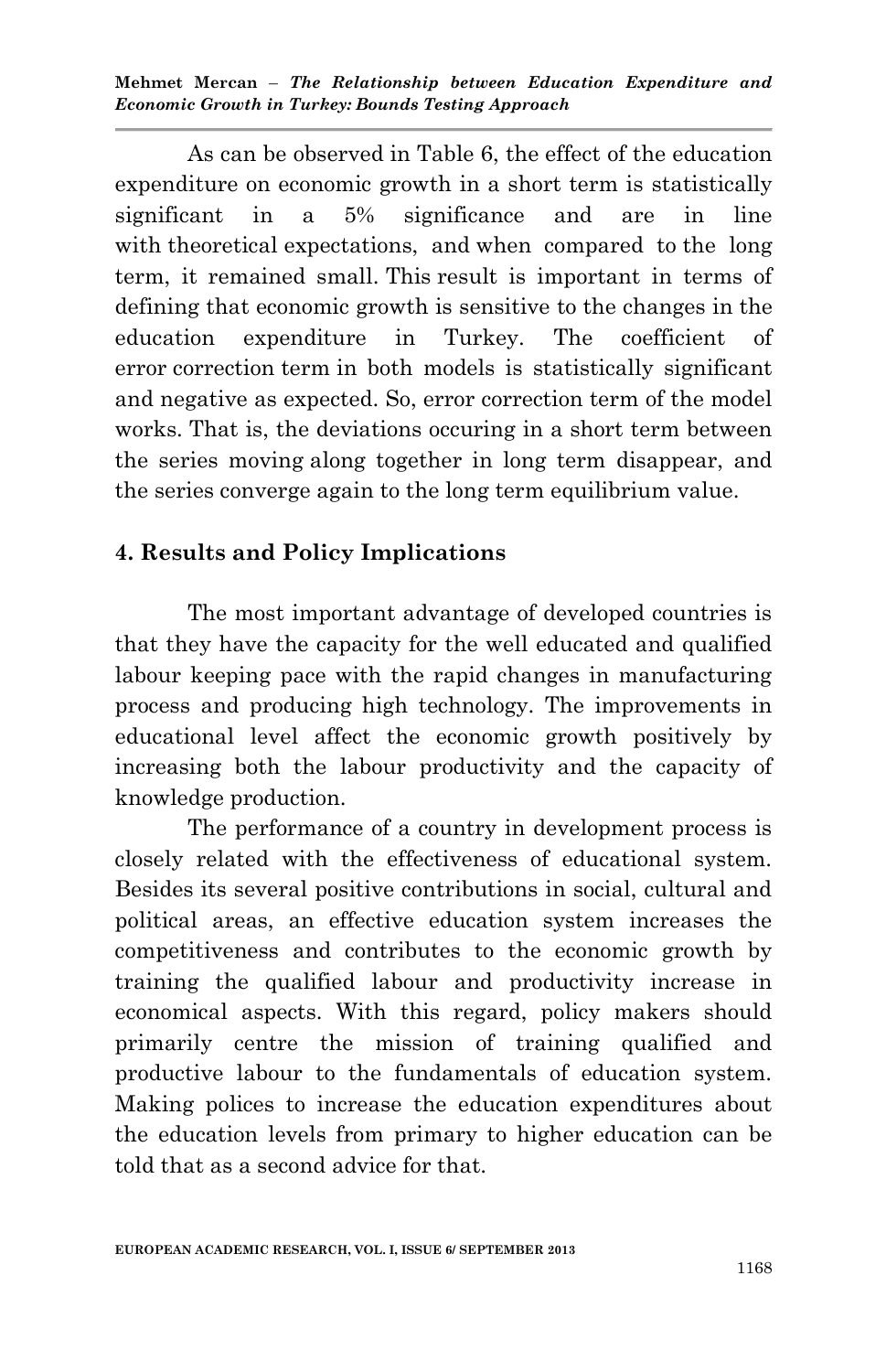In this study the relationship between education expenditures and economic growth for Turkey in 1980:Q1- 2012:Q4 periods was searched. As a parallel result with the studies in literature, it was found that there was a positive and significant relationship between education expenditures and economic growth. More resource allocations on education especially on higher education which will have important contributions to the economic growth process of Turkey will have positive effects on the performance of Turkey economy by increasing the transfer opportunities of knowledge production and sharing and manufacturing process of universities.

## **BIBLIOGRAPHY:**

Afşar, M. 2009. "Türkiye'de Eğitim Yatırımları ve Ekonomik Büyüme İlişkisi." *Anadolu Üniversitesi Sosyal Bilimler Dergisi*. 9(1): 85-98.

Barro, R.J. 1991. "Economic Growth in a Cross Section of Countries." *The Quarterly Journal of Economics* 106(2): 407- 443.

Barro, R.J. and Sala-i Martin, X. 1995. *Economic Growth.* London: The MIT Press. 431.

Başkaya, A., Savaş B., Şamiloğlu F. 2010. "The Impact of Education on Economic Growth in Turkey." *Süleyman Demirel Üniversitesi İİBF. Dergisi* 15(3): 43-62.

Çalışkan, Ş., Karabacak, M., Oytun Meçik. 2013. "Türkiye'de Eğitim-Ekonomik Büyüme İlişkisi : 1923-2011 (Kantitatif Bir Yaklaşım)." *Yönetim Bilimleri Dergisi* 11(2): 29- 48.

Dahlin, B.G. 2002. "The Impact of Education on Economic Growth : Theory, Findings and Policy Implications." *Duke University Working Paper*. 18.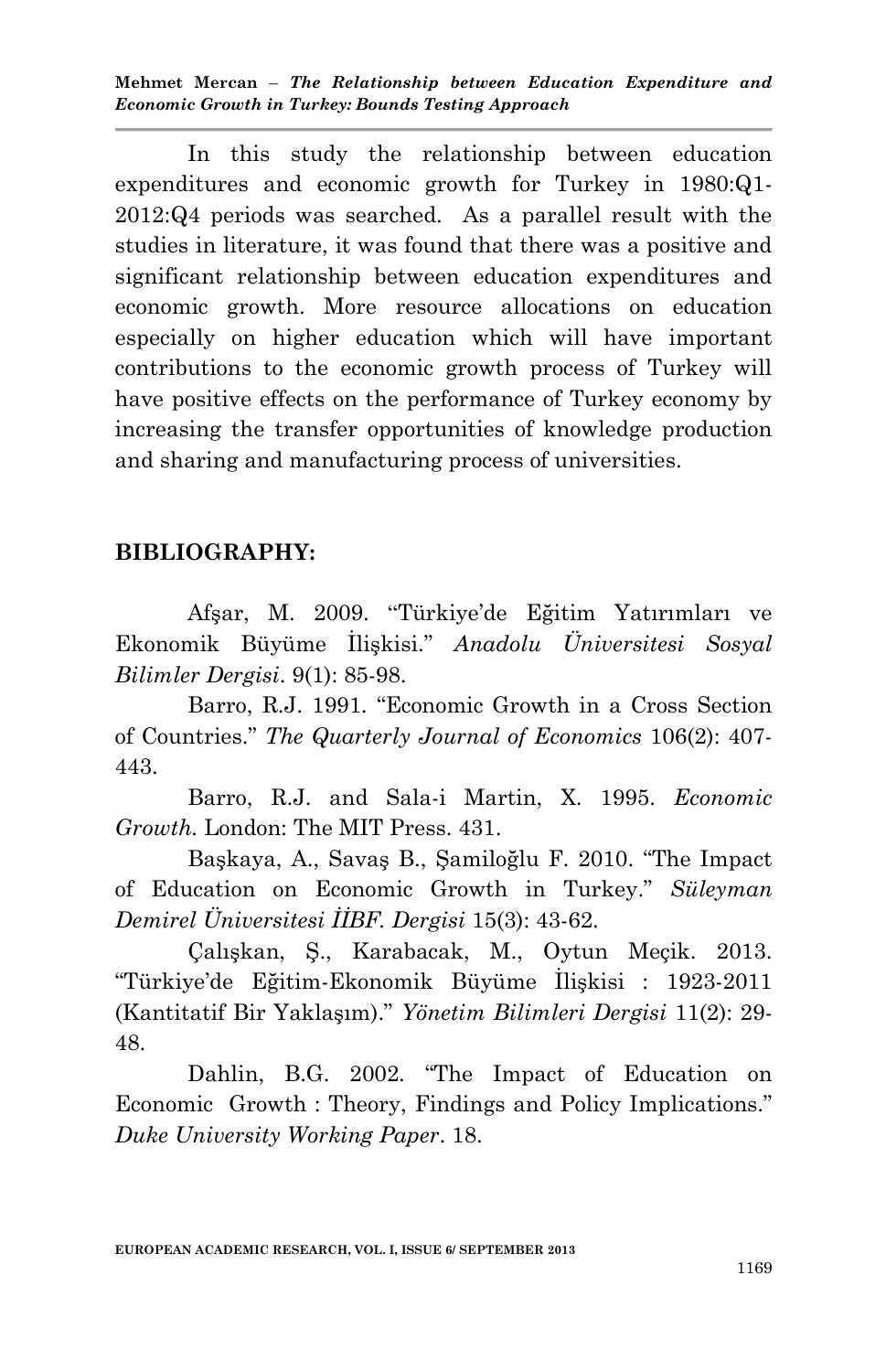Dickey, D. and Fuller, W. A. 1979. "Distribution of the Estimates for Autoregressive Time Series with a Unit Root." *Journal of the American Statistical Association* 74: 427-431.

Enders, W. 1995. *Applied Econometric Time Series*. 1 st edition, New York: Wiley.

Enders, W. 1996. *Rats Handbook for Econometric Time Series*. John Willey and Song Inc.

Engle, R. and Granger, C. W. J. 1987. "Co-Integration and Error Correction: Represention, estimation and Testing*.*" *Econometrica* 55(2): 251-276.

Genç, M.C., Değer, M.K. ve Berber, M. 2009. "Beşeri Sermaye, Ihracat ve Ekonomik Büyüme: Türkiye Ekonomisi Üzerine Nedensellik Analizi." International 7th Knowledge, Economy & Management Congress Proceedings. 48-60.

Granger, C.W.J. 1969. "Investigating causal relation by econometric and cross-sectional method." *Econometrica* 37: 424- 438.

Griliches, Z. 1997. "Education, Human Capital and Growth: A Personal Perspective." *Journal of Labor Economics* 15(1): 330-344.

Gujarati, D. N. 1999. *Temel Ekonometri*, (Çev. Ü. Şenesen ve G. G. Şenesen). İstanbul: Literatür Yayınları.

Gümüş, S. 2005. "Beşeri Sermaye ve Ekonomik Kalkınma: Türkiye Üzerine Ekonometrik Bir Analiz (1960- 2002)." *İstanbul: İktisadi Araştırmalar Vakfı*, s.100.

Hirsch C. and Giovanni Sulis. 2009. "Schooling, Production Structure and Growth: An Empirical Analysis on Italian Regions." Cagliari Intangible Assets and Regional Economic Growth. *Working Paper* 18: 23.

Johansen, S. and Juselıus, K. 1990. "Maximum Likelihood Estimation and Inference on Cointegration with Application to the Demand for Money." *Oxford Bulletin of Economic and Statistics* (52): 169-210.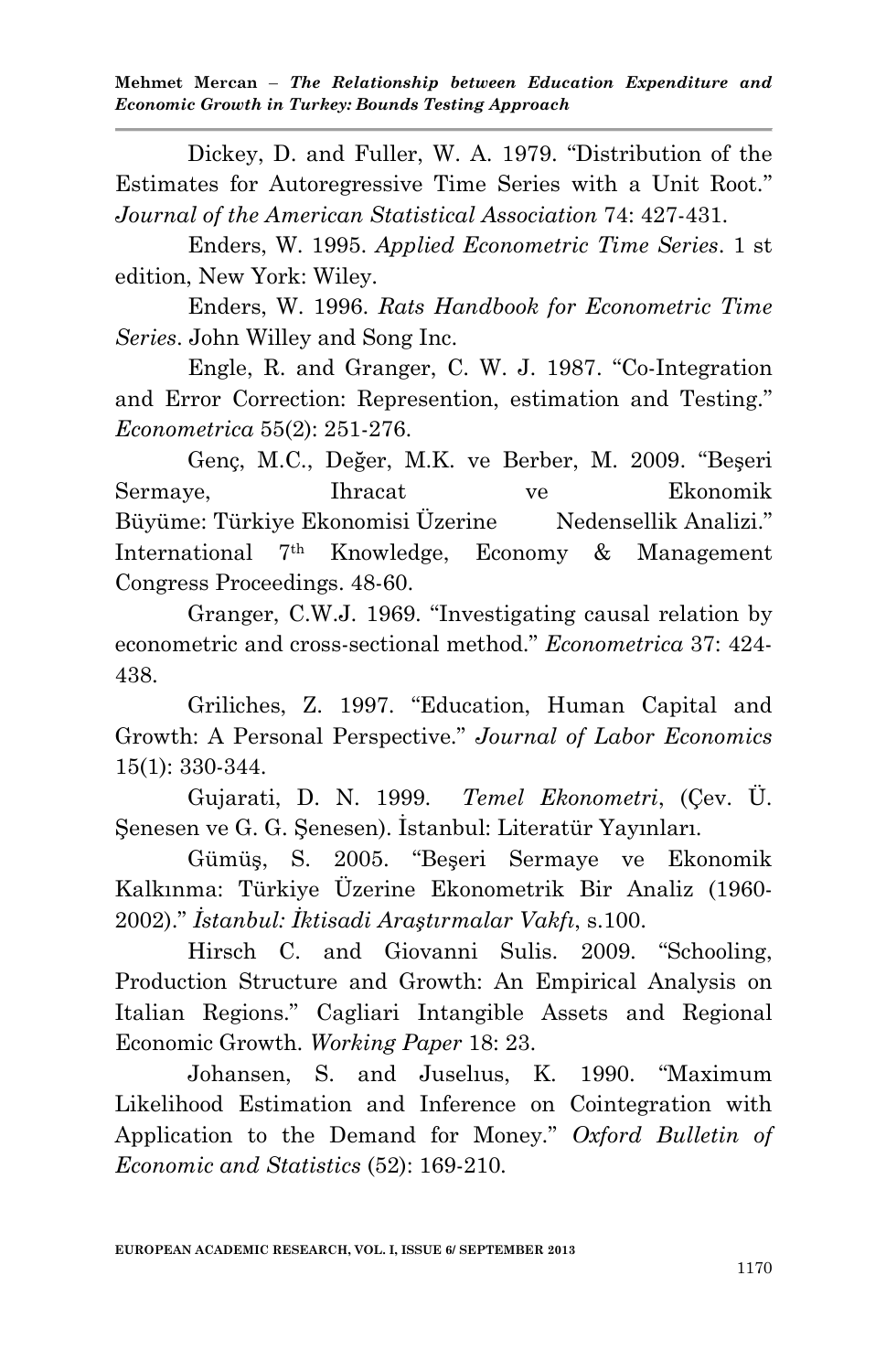Johansen, S. 1988. "Statistical Analysis of Cointegration Vectors." *Journal of Economic Dynamic and Control* (12): 231- 254.

Johnston, J. and Dinardo, J. 1997. *Econometric Methods*. 4th Edition. New York: McGraw -Hill.

Kamas, L. and Joyce, J.P. 1993. "Money, Income and Prices Under Fixed Exchange Rates: Evidence from Causality Tests and VARs." *Journal of Macroeconomics* 15(4): 747-768.

Kar, M. ve Ağır, H. 2003. "Türkiye'de Beşeri Sermaye ve Ekonomik Büyüme: Nedensellik Testi." *Tebliğ, II. Ulusal Bilgi, Ekonomi ve Yönetim Kongresi*, 17-18 Mayıs.

Kaya, A.A. 2004. "İçsel Büyüme Kuramları" içinde Erol Kutlu (der.), İktisadi Kalkınma ve Büyüme, *Eskişehir Anadolu Üniversitesi Yayın* No. 1575, ss.291-307.

Loening, J., B., Rao, B. and Singh, R. 2010. "Effects of Education on Economic Growth: Evidence from Guatemala." *University Library of Munich. MPRA Paper No*: 25105.

McMahon, W.W. 1998. "Education and Growth in East Asia." *Economics of Education Review* 17(2): 159-172.

Narayan, P. and Narayan, S. 2004. "Estimating Income and Price Elasticities of Imports for Fiji in a Cointegration Framework." *Economic Modelling* 22: 423-438.

Pesaran, M., Shin, Y. and Smith, R. J. 2001. "Bounds Testing Approaches to the Analysis of Level Relationships." *Journal of Applied Econometrics* 16: 289-326.

Phillips, P.C.B. and Perron, P. 1988. "Testing For a Unit Root in Time Series Regression." *Biomètrika* 75 (2): 336-346.

Şimşek, M. ve Kadılar, C. 2010. "Türkiye'de Beşeri Sermaye, İhracat ve Ekonomik Büyüme Arasındaki İlişkinin Nedensellik Analizi." *Cumhuriyet Üniversitesi, İİBF. Dergisi* 11(1): 115-140.

Taban, S. ve Kar, M. 2006. "Beşeri Sermaye ve Ekonomik Büyüme: Nedensellik Analizi 1969-2001." *Anadolu Üniversitesi Sosyal Bilimler Dergisi* 6(1): 159-181.